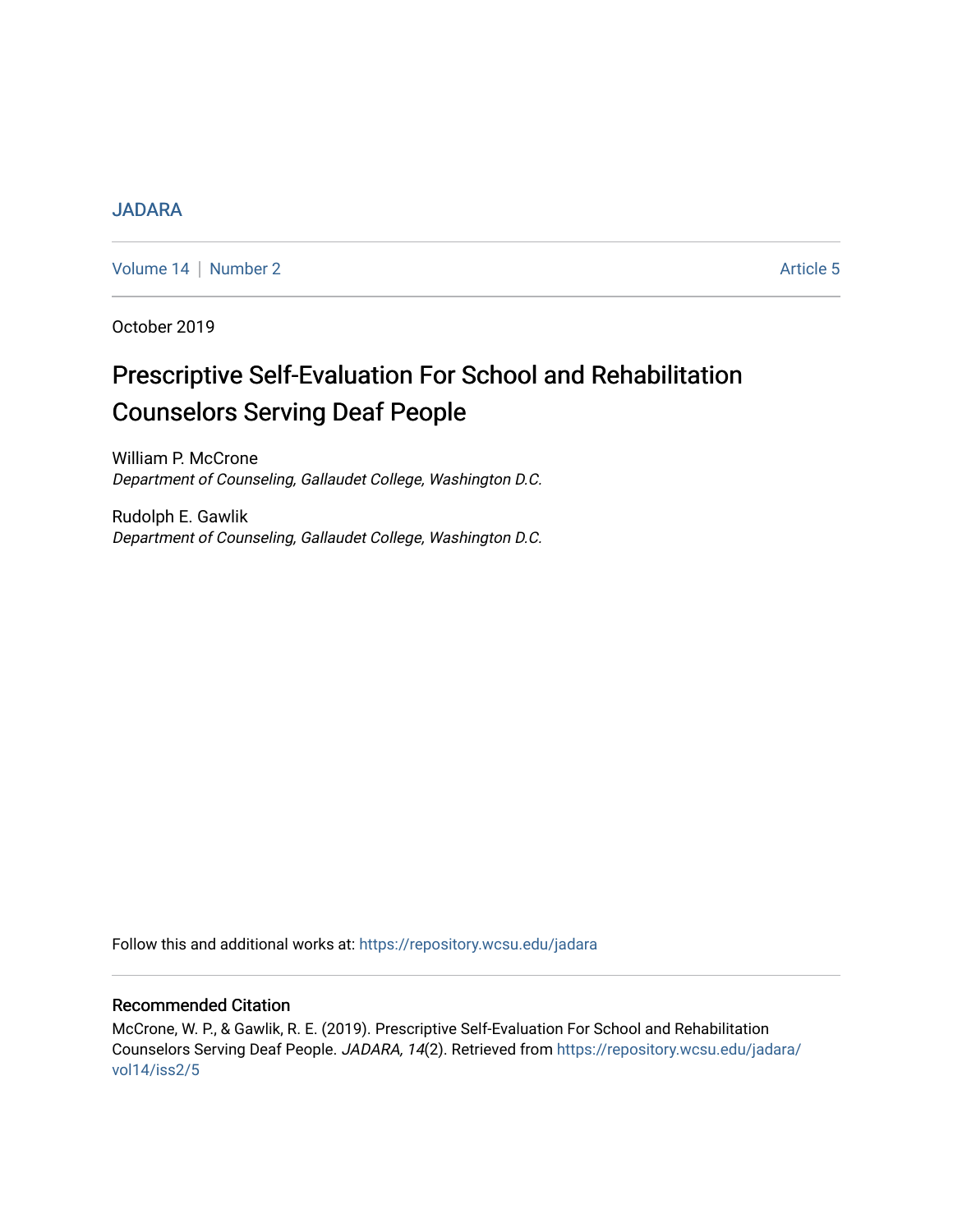# PRESCRIPTIVE SELF-EVALUATION FOR SCHOOL AND REHABILITATION COUNSELORS SERVING DEAF PEOPLE

### William P. McCrone, Ph.D. and Rudolph E. Gawlik, M.S.W.

Much recent counseling literature sug gests that professional counselor skill im provement can be accomplished through self-evaluation and continuing education ef forts (Bloom & Black, 1977; Bowditch, di-Stefano, Payne, Peets, & Wallace, 1973; Martin & Gazda, 1970; Biggs, 1979).

Self-evaluation and continuing education are very important for school and rehabilita tion counselors serving deaf people, especial ly since many of these counselors work without adequate supervision, peer feedback opportunities, or structured continuing edu cation programs.

With this in mind, the Prescriptive Self-Evaluation Form (Appendix) was developed to assist school and rehabilitation counselors for the deaf identify continuing education priorities in the communication, deafness, and helping skill areas. The Prescriptive Self-Evaluation Form attempts to shape these priorities into a specific, structured, one year continuing education plan.

#### The Prescriptive Self-Evaluation Form (PSEF)

School and rehabilitation counselors using the PSEF evaluate (1-10) each knowledge or skill area in the communica tion, deafness, and helping skill categories according to the importance of the knowledge or skill for work (Column A) and for pro fessional growth (Column B). In Column C, the counselor rates his or her current level of knowledge or skill in each area. In Column D, the counselor subtracts the number in

Column C from the number in Column A to get a work related opportunity measure. Similarly, a professional growth opportunity measure is derived in Column E by subtracting the number in Column C from the num ber in Column B. Continuing education priorities will be the highest positive num bers from Column D and E. Counselors are encouraged to use the blank spaces in the communication, deafness, and helping skills categories to list knowledge or skill areas that may be of particular interest to them.

### The Continuing Education Plan

The last section of the PSEF, the one year continuing education plan, is provided to help the counselor identify three priority continuing education goals taken from Column D and/or Column E.

The methods for achieving each continu ing education goal can be identified in a variety of ways. The counselor seeking more information about serving deaf-blind clients might contact the Helen Keller National Center for a schedule of regional workshops. The individual interested in improving recep tive American Sign Language skills might arrange for tutoring with members of the local deaf community or an RID certified interpreter. The counselor seeking informa tion about deafness literature might write to the National Association of the Deaf or the Callaudet College bookstore for free publication catalogues. People needing input about group counseling techniques with deaf

Dr. McCrone and Mr. Gawlik are in the Department of Counseling, Gallaudet College, 'Washington, D. C.

ľ

1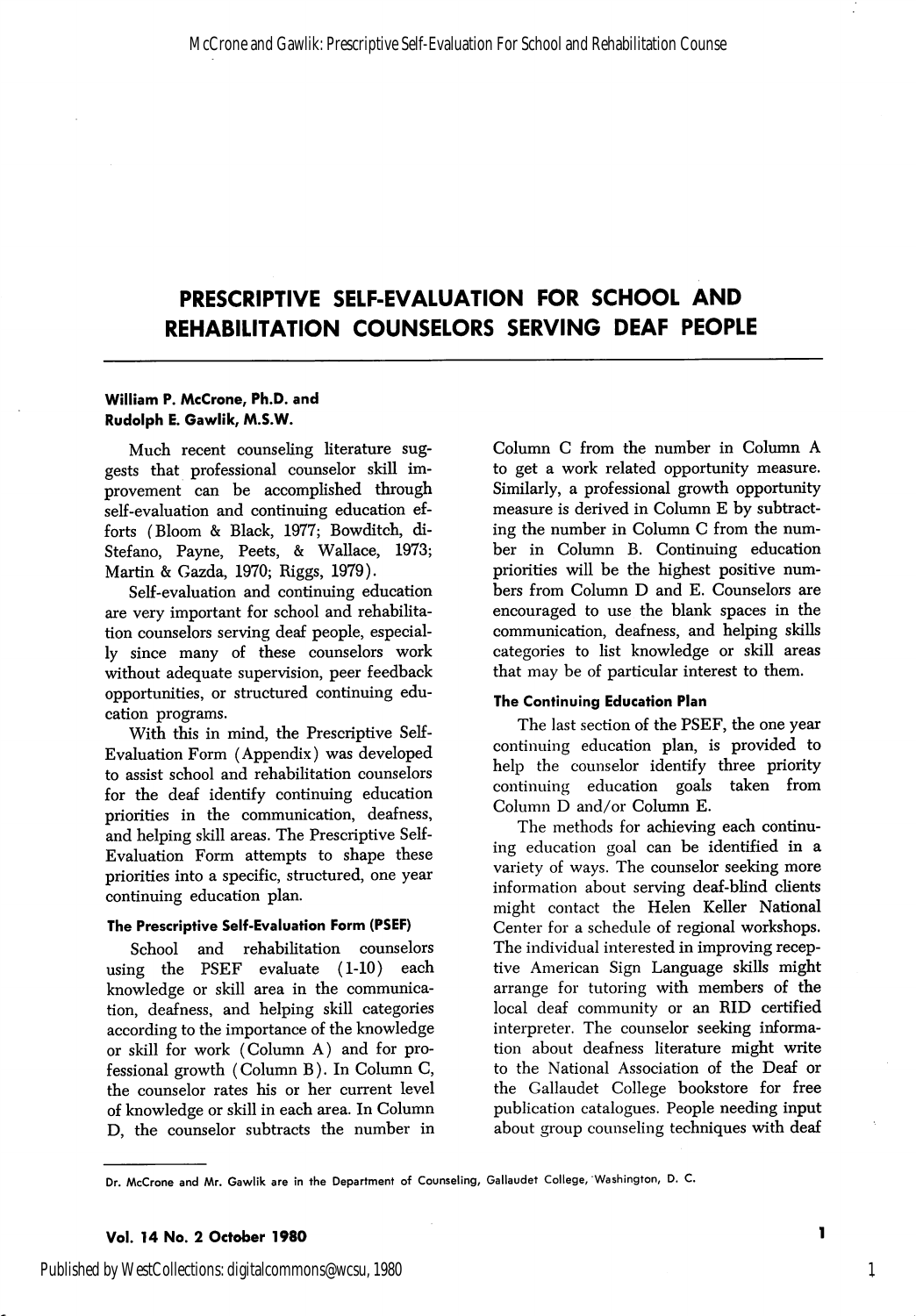## PRESCRIPTIVE SELF-EVALUATION FOR SCHOOL AND REHABILITATION COUNSELORS SERVING DEAF PEOPLE

clients could request that the American Deafness and Rehabilitation Association (ADARA) arrange a workshop in that area during the next national convention. If sev eral counselors want to do more creative job placement work with deaf vocational re habilitation clients, they might request that training be arranged through the state VR training officer or the nearest Regional Re habilitation Continuing Education Center.

Some continuing education goals, like knowledge about deafness organizations and special programs, can be met by joining the National Association of the Deaf. NAD pub lications are invaluable in these areas.

Clearly, the methods developed for each continuing education goal can be especially creative when the product of group "brainstorming\*'. Individual counselors who are unable to find appropriate resources in meet ing continuing education goals might con

tact the graduate programs in counseling with deaf people. They include Gallaudet College, Northern Illinois University, the University of Arizona, The University of Tennessee, the Or^egon College of Education, and New York University. Addresses for these programs and other programs can be found in the annual directory issue of the American Annals of the Deaf.

The continuing education plan provides space for identifying a "motivation partner". This person would give the counselor feed back about his or her continuing education plan and check in periodically with that counselor to monitor progress in achieving the continuing education goals. Motivation partners may wish to evaluate each other to identify and discuss areas of agreement and discrepancy in the skill/knowledge areas.

#### REFERENCES

- Bloom, M. & Block, S. R. Evaluating one's own effectiveness and efficiency. Social Work, 1977, 22(2), 130-136.
- Bowditch, A. M., diStefano, C.; Payne, H., Peets, C. & Wallace, B. A self appraisal manual developed for personal or office use and as a possible workshop aid. Professional audit secondary school counselor series. Washingt Counselor Association/Association of College Admissions Counselors, 1973.
- Martin, D. G. & Gazda, G. M., A method of self evaluation for counselor education utilizing the measurement of facilitative conditions. Counselor Education and Supervision, 1970, 9, 87-91.
- Riggs, R. C. Evaluation of counselor effectiveness. Personnel and Guidance Journal, 1979, 57(13),54-59.

 $\mathbf{2}$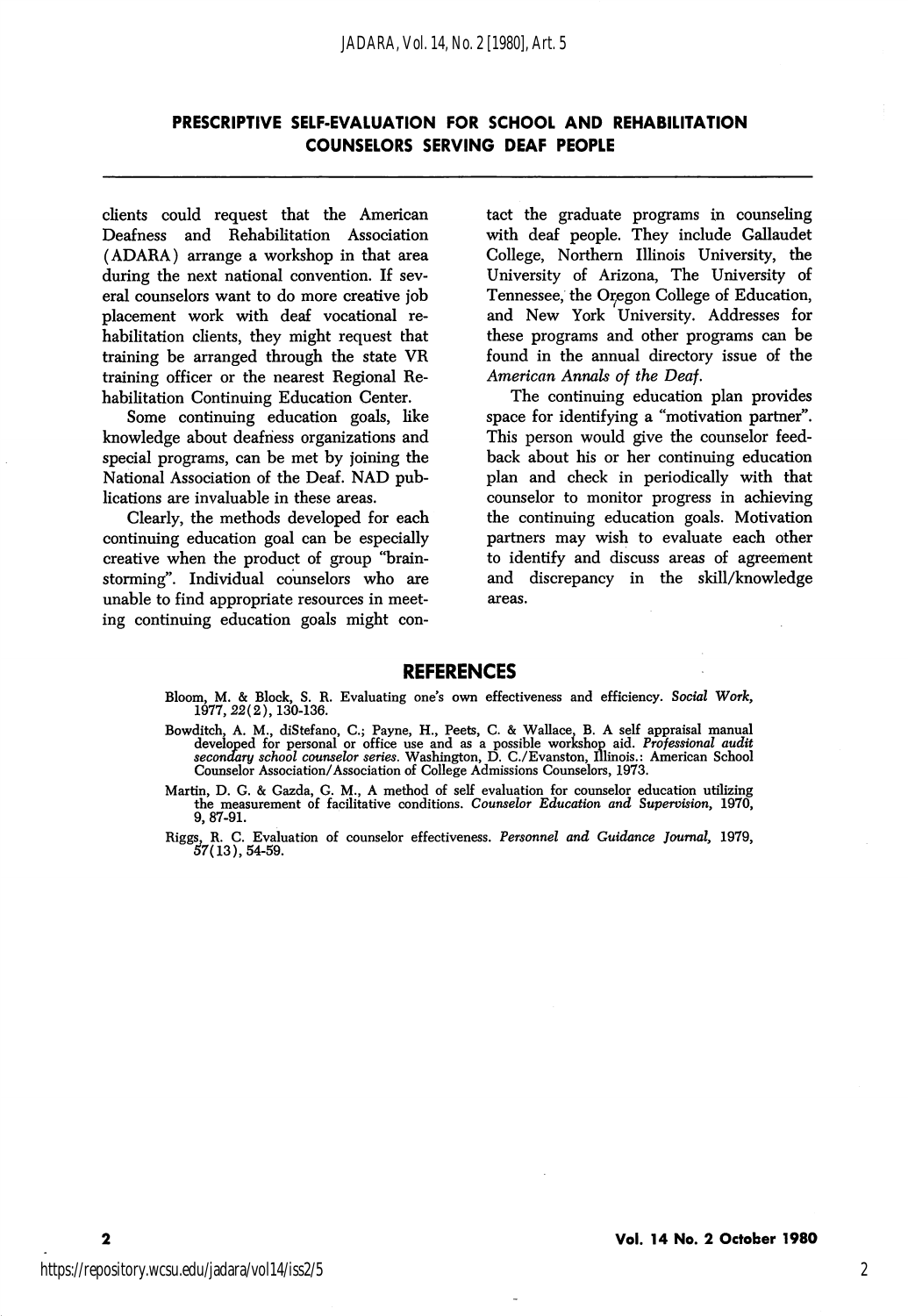#### Appendix

## GALLAUDET COLLEGE

#### Department of Counseling

#### William P. McCrone, Ed.D. Rudolph E. Gawlik, M.S.W.

Ē,

## Prescriptive Self-Evaluation Form: School and Rehabilitation Counselors with the Deaf

You are asked to evaluate your knowledge or skill in a variety of competency areas related to counseling deaf people in school and rehabilitation settings. Self-evaluation in school and rehabilitation settings. Self-evaluation in each competency area will be made according to the following knowledge/skill scale:

| -<br>Low |  |  |  | --- |  |
|----------|--|--|--|-----|--|
|          |  |  |  |     |  |

Spaces are available in each major competency area (communication, deafness, helping skills) for you to add competencies of particular interest to you that may not be included in the general form.

|                                  | <b>COLUMNS</b>              |                                                     |                                         |                                  |                         |  |  |  |
|----------------------------------|-----------------------------|-----------------------------------------------------|-----------------------------------------|----------------------------------|-------------------------|--|--|--|
| Sample:                          | importance<br>for my<br>iob | в<br>importance<br>for my<br>professional<br>growth | current<br>Iknowledge<br>skill<br>level | D<br>work<br>priority<br>measure | professional<br>measure |  |  |  |
| Competency                       | $(1-10)$                    | $(1-10)$                                            | $(1-10)$                                | $(A-C)$                          | $(B-C)$                 |  |  |  |
| <b>Expressive fingerspelling</b> | 10                          | 10                                                  | 2                                       | $+8$                             | $+8$                    |  |  |  |
| Conduct Case Staffing            | 5                           | 2                                                   | 8                                       | $-3$                             | -6                      |  |  |  |
|                                  |                             |                                                     |                                         |                                  |                         |  |  |  |

Ms. X, a general vocational rehabilitation counselor recently transferred to a hearingimpaired caseload, finds that expressive fingerspelling is very important for her job so she puts a 10 in Column A. Ms. X also feels that expressive fingerspelling is essential for her general professional growth so she puts another 10 in Column B. Because Ms. X has almost no experience working with deaf clients, she must rate her current knowledge/ skill level (Column C) in expressive fingerspelling at 2. By subtracting Column C from Column A and from Column B, Counselor X has identified expressive fingerspelling as a high priority  $(+8)$  for her continuing education plan.

Similarly, Counselor X felt that case staffing skills were of some importance for her job so she placed a 5 in Column A. This skill was of less importance for her professional development so she put the number 2 in Column B. Ms. X felt that her current case staffing skills were very good so she put an 8 in Column C. By subtracting Column C from Column A and from Column B, Ms. X finds negative numbers in Column D and E. Negative numbers in these columns indicate that Counselor X knows more about this skill than she needs for work or professional growth. Competencies showing negative numbers in Columns D and E will not be considered in formulating a continuing educa tion plan.

|    | <b>Competency Areas</b>                                                                                                                                                            | А<br>importance<br>for my<br>job<br>(1-10) | в<br>importance<br>for my<br>professional<br>arowth<br>$(1-10)$ | C<br>current<br>knowledge<br>skill<br>level<br>$(1-10)$ | D<br>work<br>priority<br>measure<br>(A.C) | Е<br>professional<br>measure<br>(B.C) |
|----|------------------------------------------------------------------------------------------------------------------------------------------------------------------------------------|--------------------------------------------|-----------------------------------------------------------------|---------------------------------------------------------|-------------------------------------------|---------------------------------------|
| I. | Communication<br><b>Expressive fingerspelling</b><br>А.<br>Receptive fingerspelling<br>B.<br>Expressive Signed English<br>C.<br><b>Expressive ASL</b><br>D.<br>Receptive ASL<br>Е. |                                            |                                                                 |                                                         |                                           |                                       |

#### Vol. 14 No. 2 October 1980

3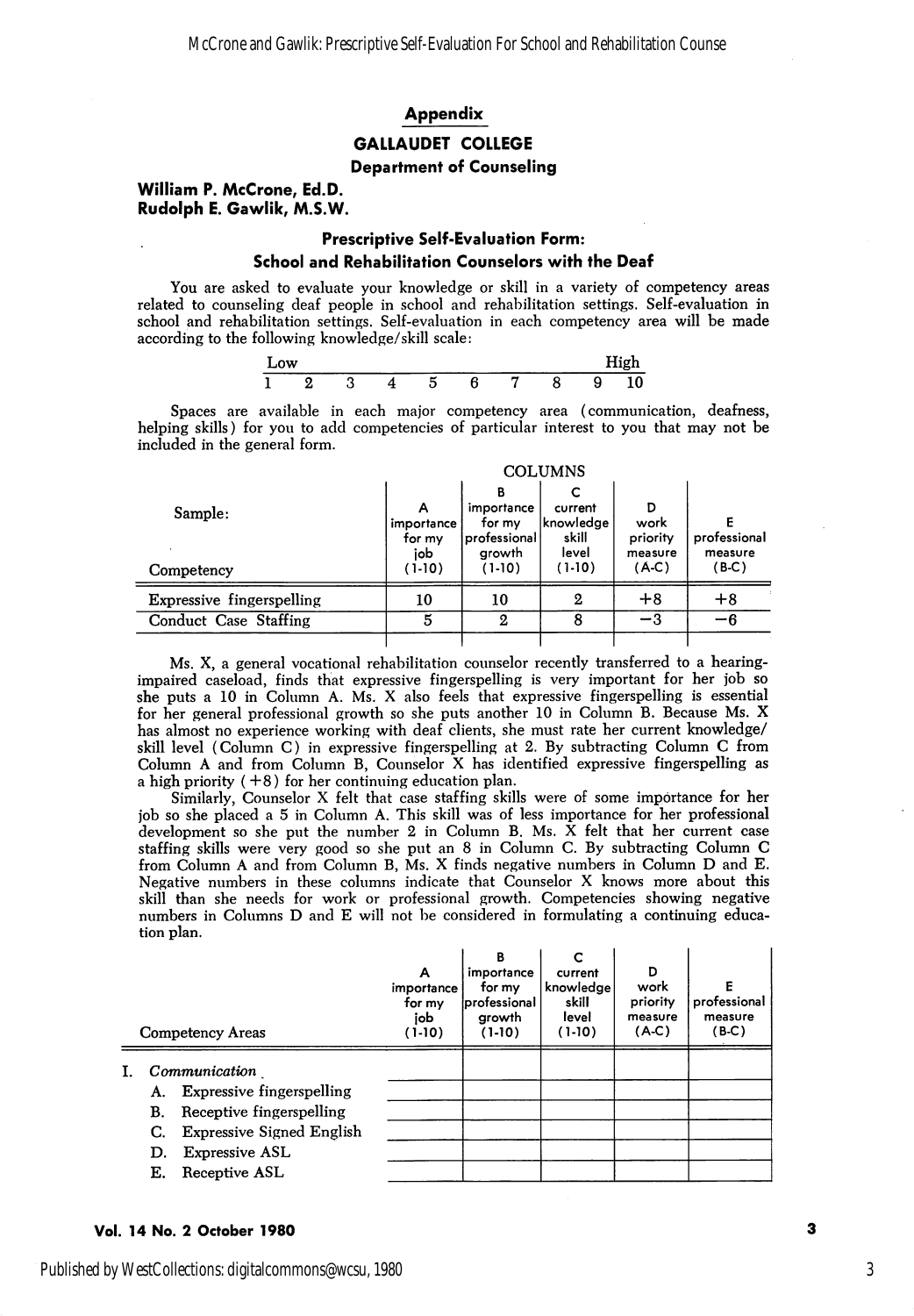|    |    |                                                        | Α<br>importance<br>for my<br>job<br>$(1-10)$ | B<br>importance<br>for my<br>professional<br>growth<br>$(1-10)$ | c<br>current<br>knowledge<br>skill<br>level<br>$(1-10)$ | D<br>work<br>priority<br>measure<br>(A-C) | E<br>professional<br>measure<br>$(B-C)$ |
|----|----|--------------------------------------------------------|----------------------------------------------|-----------------------------------------------------------------|---------------------------------------------------------|-------------------------------------------|-----------------------------------------|
|    | F. | Tactile Sign with deaf-blind                           |                                              |                                                                 |                                                         |                                           |                                         |
|    | G. | Professional interpreting                              |                                              |                                                                 |                                                         |                                           |                                         |
|    | Η. | Using an interpreter                                   |                                              |                                                                 |                                                         |                                           |                                         |
|    | Ι. | Written word                                           |                                              |                                                                 |                                                         |                                           |                                         |
|    | J. | Oral interpreting                                      |                                              |                                                                 |                                                         |                                           |                                         |
|    | К. |                                                        |                                              |                                                                 |                                                         |                                           |                                         |
| Н. |    | Deafness                                               |                                              |                                                                 |                                                         |                                           |                                         |
|    | A. | Development Impact On                                  |                                              |                                                                 |                                                         |                                           |                                         |
|    |    | 1.<br>Personality                                      |                                              |                                                                 |                                                         |                                           |                                         |
|    |    | English (reading, speech)<br>2.                        |                                              |                                                                 |                                                         |                                           |                                         |
|    | В. | Etiologies/Genetics                                    |                                              |                                                                 |                                                         |                                           |                                         |
|    | C. | Prevalent Additional Handicaps                         |                                              |                                                                 |                                                         |                                           |                                         |
|    |    | 1. Visual (Usher's)                                    |                                              |                                                                 |                                                         |                                           |                                         |
|    |    | <b>Mental Retardation</b><br>2.                        |                                              |                                                                 |                                                         |                                           |                                         |
|    |    | Cerebral Palsy<br>3.                                   |                                              |                                                                 |                                                         |                                           |                                         |
|    |    | Orthopedic<br>4.                                       |                                              |                                                                 |                                                         |                                           |                                         |
|    |    | Cardiovascular<br>5.                                   |                                              |                                                                 |                                                         |                                           |                                         |
|    |    | Emotional<br>6.                                        |                                              |                                                                 |                                                         |                                           |                                         |
|    |    | 7.<br>-----------------------------------              |                                              |                                                                 |                                                         |                                           |                                         |
|    |    | 8.<br>---------------------------------                |                                              |                                                                 |                                                         |                                           |                                         |
|    |    | 9.<br>------------------------------------             |                                              |                                                                 |                                                         |                                           |                                         |
|    | D. | Audiology/Aural Rehab./Audiograms                      |                                              |                                                                 |                                                         |                                           |                                         |
|    | Е. | Deaf Population Characteristics                        |                                              |                                                                 |                                                         |                                           |                                         |
|    | F. | <b>Family Dynamics</b>                                 |                                              |                                                                 |                                                         |                                           |                                         |
|    | G. | <b>Educational Programs</b>                            |                                              |                                                                 |                                                         |                                           |                                         |
|    | Н. | Intelligence-Achievement Gap                           |                                              |                                                                 |                                                         |                                           |                                         |
|    | I. | Minority Group Dynamics                                |                                              |                                                                 |                                                         |                                           |                                         |
|    | J. | Minority Group Deaf                                    |                                              |                                                                 |                                                         |                                           |                                         |
|    | К. | Oral-TC Controversy                                    |                                              |                                                                 |                                                         |                                           |                                         |
|    | L. | TTY & Telecommunications                               |                                              |                                                                 |                                                         |                                           |                                         |
|    | М. | Deaf Organizations                                     |                                              |                                                                 |                                                         |                                           |                                         |
|    | N. | Cued Speech                                            |                                              |                                                                 |                                                         |                                           |                                         |
|    | О. | Deafness Publications                                  |                                              |                                                                 |                                                         |                                           |                                         |
|    | Ρ. | Services to Deaf People                                |                                              |                                                                 |                                                         |                                           |                                         |
|    |    | Elderly<br>1.                                          |                                              |                                                                 |                                                         |                                           |                                         |
|    |    | 2.<br><b>Legal Services</b>                            |                                              |                                                                 |                                                         |                                           |                                         |
|    |    | 3.<br>Vocational Rehabilitation                        |                                              |                                                                 |                                                         |                                           |                                         |
|    |    | <b>Vocational Evaluation</b><br>4.                     |                                              |                                                                 |                                                         |                                           |                                         |
|    |    | Psychological Evaluation<br>5.                         |                                              |                                                                 |                                                         |                                           |                                         |
|    |    | 6.<br><b>Vocational Training</b>                       |                                              |                                                                 |                                                         |                                           |                                         |
|    |    | Post-Secondary Programs<br>7.                          |                                              |                                                                 |                                                         |                                           |                                         |
|    |    | Mental Health Facilities<br>8.                         |                                              |                                                                 |                                                         |                                           |                                         |
|    |    | 9.<br><b>Community Counseling Centers</b>              |                                              |                                                                 |                                                         |                                           |                                         |
|    |    | 10.<br>Work Adjustment Services                        |                                              |                                                                 |                                                         |                                           |                                         |
|    |    | Independent Living Skill Training<br>11.               |                                              |                                                                 |                                                         |                                           |                                         |
|    |    | 12.<br><b>Job Placement</b>                            |                                              |                                                                 |                                                         |                                           |                                         |
|    |    | <b>Alcoholism Treatment</b><br>13.<br>with Deaf People |                                              |                                                                 |                                                         |                                           |                                         |

Tale 4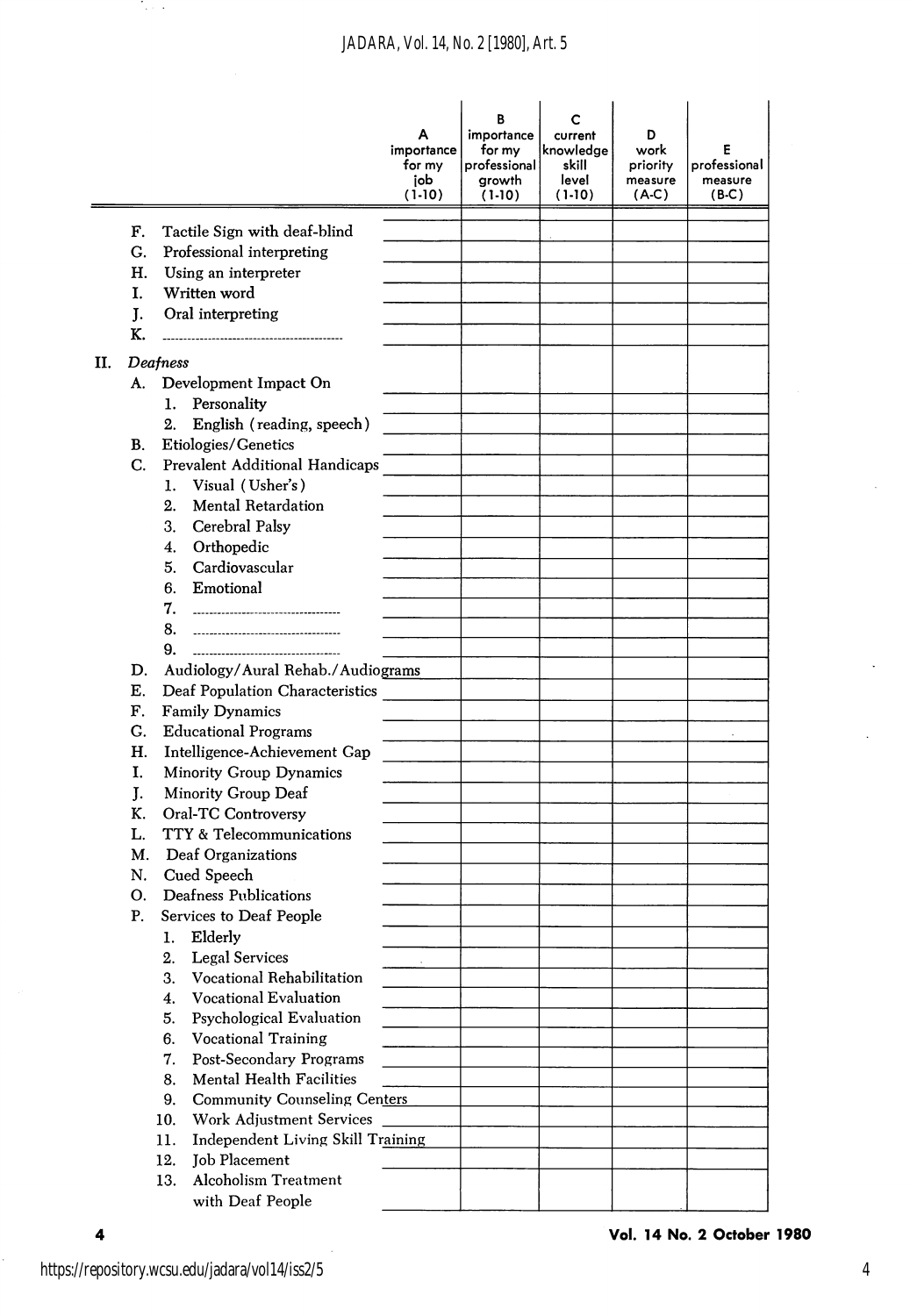# McCrone and Gawlik: Prescriptive Self-Evaluation For School and Rehabilitation Counse

|      |           |     |                                                                                                                                                     | A<br>importance<br>for my<br>job<br>$(1-10)$ | B<br>importance<br>for my<br>professional<br>growth<br>$(1-10)$ | C<br>current<br>knowledge<br>skill<br>level<br>$(1-10)$ | D<br>work<br>priority &<br>measure<br>$(A-C)$ | E<br>professional<br>measure<br>$(B-C)$ |
|------|-----------|-----|-----------------------------------------------------------------------------------------------------------------------------------------------------|----------------------------------------------|-----------------------------------------------------------------|---------------------------------------------------------|-----------------------------------------------|-----------------------------------------|
|      |           | 14. | Drug Abuse Treatment                                                                                                                                |                                              |                                                                 |                                                         |                                               |                                         |
|      |           |     | with Deaf People                                                                                                                                    |                                              |                                                                 |                                                         |                                               |                                         |
|      |           | 15. | Developmental Disability Programs                                                                                                                   |                                              |                                                                 |                                                         |                                               |                                         |
|      |           | 16. | Deaf Leadership Training                                                                                                                            |                                              |                                                                 |                                                         |                                               |                                         |
|      |           | 17. | Career Development                                                                                                                                  |                                              |                                                                 |                                                         |                                               |                                         |
|      |           | 18. | IWRP                                                                                                                                                |                                              |                                                                 |                                                         |                                               |                                         |
|      |           | 19. | Behavioral IEP                                                                                                                                      |                                              |                                                                 |                                                         |                                               |                                         |
|      |           | 20. | -----------------------------------                                                                                                                 |                                              |                                                                 |                                                         |                                               |                                         |
|      |           | 21. | ------------------------------------                                                                                                                |                                              |                                                                 |                                                         |                                               |                                         |
|      |           | 22. |                                                                                                                                                     |                                              |                                                                 |                                                         |                                               |                                         |
|      | Q.        |     | Attitudes Toward Deaf People                                                                                                                        |                                              |                                                                 |                                                         |                                               |                                         |
|      | R.        |     | Deafness, 504, 1978 Reh. Amendment                                                                                                                  |                                              |                                                                 |                                                         |                                               |                                         |
|      | S.<br>Т.  |     | Popular Deafness Literature<br>Deafness and P.L. 94-142                                                                                             |                                              |                                                                 |                                                         |                                               |                                         |
|      | U.        |     | The Hard-of-Hearing Client                                                                                                                          |                                              |                                                                 |                                                         |                                               |                                         |
|      | V.        |     | The Model State Plan for                                                                                                                            |                                              |                                                                 |                                                         |                                               |                                         |
|      |           |     | VR with the Deaf                                                                                                                                    |                                              |                                                                 |                                                         |                                               |                                         |
|      |           |     | W. ADARA Membership                                                                                                                                 |                                              |                                                                 |                                                         |                                               |                                         |
|      | Х.        |     |                                                                                                                                                     |                                              |                                                                 |                                                         |                                               |                                         |
|      | Y.        |     |                                                                                                                                                     |                                              |                                                                 |                                                         |                                               |                                         |
|      | Z.        |     |                                                                                                                                                     |                                              |                                                                 |                                                         |                                               |                                         |
| III. |           |     | <b>Helping Skills</b>                                                                                                                               |                                              |                                                                 |                                                         |                                               |                                         |
|      | А.        |     | Differentiate Between Guidance,<br>Counseling and Psychotherapy                                                                                     |                                              |                                                                 |                                                         |                                               |                                         |
|      | <b>B.</b> |     | Awareness of Your Motivation<br>for Counselor Work                                                                                                  |                                              |                                                                 |                                                         |                                               |                                         |
|      | С.        |     | Ability to Establish<br>Facilitative Relationship<br>with the $Client(s)$<br>Communicating Empathy<br>Genuiness and Unconditional<br>Postive Regard |                                              |                                                                 |                                                         |                                               |                                         |
|      | D.        |     | Ability to Conduct a<br>Structured Interview to<br>Clarify Client Needs                                                                             |                                              |                                                                 |                                                         |                                               |                                         |
|      | Ε.        |     | Ability to Monitor Your<br>Affective Communication                                                                                                  |                                              |                                                                 |                                                         |                                               |                                         |
|      | G.        |     | Ability to Relate Counseling<br>Activities to Couseling Theory                                                                                      |                                              |                                                                 |                                                         |                                               |                                         |
|      |           | 1.  | <b>Reality Therapy</b>                                                                                                                              |                                              |                                                                 |                                                         |                                               |                                         |
|      |           | 2.  | Client Centered                                                                                                                                     |                                              |                                                                 |                                                         |                                               |                                         |
|      |           | 3.  | Behavior Modification                                                                                                                               |                                              |                                                                 |                                                         |                                               |                                         |
|      |           | 4.  | Analytical (Freud)                                                                                                                                  |                                              |                                                                 |                                                         |                                               |                                         |
|      |           | 5.  | Neo-Analytical                                                                                                                                      |                                              |                                                                 |                                                         |                                               |                                         |
|      |           | 6.  | Gestalt                                                                                                                                             |                                              |                                                                 |                                                         |                                               |                                         |
|      |           | 7.  | <b>RET</b>                                                                                                                                          |                                              |                                                                 |                                                         |                                               |                                         |
|      |           | 8.  | Directive                                                                                                                                           |                                              |                                                                 |                                                         |                                               |                                         |
|      |           | 9.  | Transactional Analysis                                                                                                                              |                                              |                                                                 |                                                         |                                               |                                         |
|      |           | 10. | ------------------------------------                                                                                                                |                                              |                                                                 |                                                         |                                               |                                         |

# Vol. 14 No. 2 October 1980

5

Published by WestCollections: digitalcommons@wcsu, 1980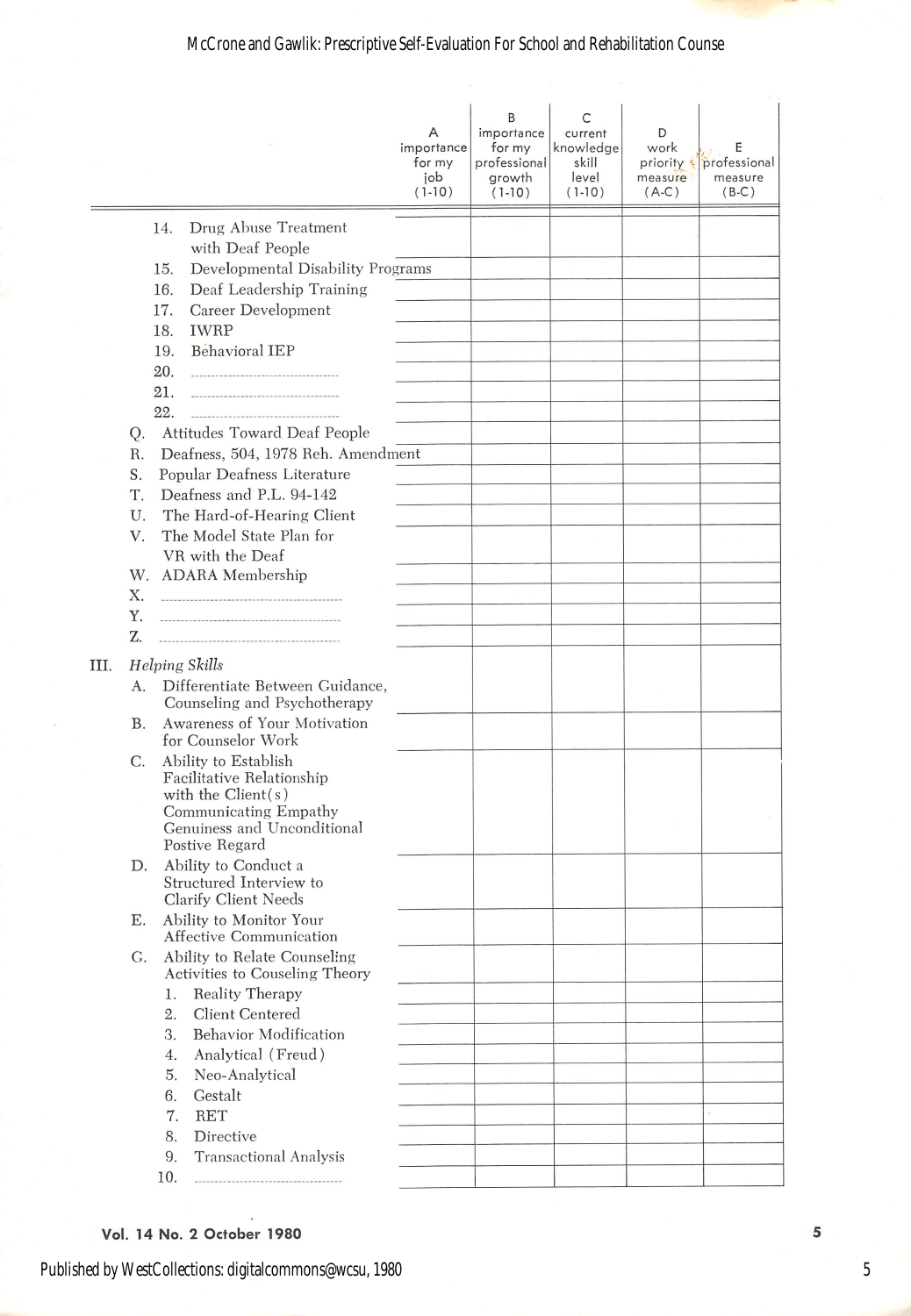|    |                |                                                                                                          | А<br>importance<br>for my<br>iob<br>$(1-10)$ | R.<br>importance<br>for my<br>professional<br>growth<br>$(1-10)$ | current<br>knowledae<br>skill<br>level<br>$(1-10)$ | D<br>work<br>priority<br>measure<br>$(A-C)$ | F<br>professional<br>measure<br>$(B-C)$ |
|----|----------------|----------------------------------------------------------------------------------------------------------|----------------------------------------------|------------------------------------------------------------------|----------------------------------------------------|---------------------------------------------|-----------------------------------------|
| Η. |                | Ability to Benefit from Supervision                                                                      |                                              |                                                                  |                                                    |                                             |                                         |
| L. |                | Ability to Perform School/                                                                               |                                              |                                                                  |                                                    |                                             |                                         |
|    |                | <b>Rehabilitation Counselor Functions</b>                                                                |                                              |                                                                  |                                                    |                                             |                                         |
|    | 1.             | <b>Vocational Guidance</b>                                                                               |                                              |                                                                  |                                                    |                                             |                                         |
|    | 2.             | <b>Personal Counseling</b>                                                                               |                                              |                                                                  |                                                    |                                             |                                         |
|    | 3.             | <b>Teacher Consultation</b>                                                                              |                                              |                                                                  |                                                    |                                             |                                         |
|    | 4.             | <b>Elementary Affective Guidance</b>                                                                     |                                              |                                                                  |                                                    |                                             |                                         |
|    | 5.             | <b>Family Counseling</b>                                                                                 |                                              |                                                                  |                                                    |                                             |                                         |
|    | 6.             | Community Organization                                                                                   |                                              |                                                                  |                                                    |                                             |                                         |
|    | 7.             | Sexual Adjustment Counseling                                                                             |                                              |                                                                  |                                                    |                                             |                                         |
|    | 8.             | <b>Conduct Case Staffing</b>                                                                             |                                              |                                                                  |                                                    |                                             |                                         |
|    | 9.             | Group Counseling                                                                                         |                                              |                                                                  |                                                    |                                             |                                         |
|    | 10.            | Drug/Alcohol Abuse Counseling                                                                            |                                              |                                                                  |                                                    |                                             |                                         |
|    | 11.            | Work Adjustment Counseling                                                                               |                                              |                                                                  |                                                    |                                             |                                         |
|    | 12.            | Advocacy                                                                                                 |                                              | $\ddot{\phantom{0}}$                                             |                                                    |                                             |                                         |
|    | 13.            | <b>Career Education</b>                                                                                  |                                              |                                                                  |                                                    |                                             |                                         |
|    | 14.            | ----------------------------------                                                                       |                                              |                                                                  |                                                    |                                             |                                         |
|    | 15.            | --------------------------------------                                                                   |                                              |                                                                  |                                                    |                                             |                                         |
|    | 16.            |                                                                                                          |                                              |                                                                  |                                                    |                                             |                                         |
| T. |                | Ability to Investigate<br>the Applications of<br>Counseling Innovations in<br>Your Work with Deaf People |                                              |                                                                  |                                                    |                                             |                                         |
|    | $\mathbf{1}$ . | Biofeedback                                                                                              |                                              |                                                                  |                                                    |                                             |                                         |
|    | 2.             | <b>Learned Helplessness</b>                                                                              |                                              |                                                                  |                                                    |                                             |                                         |
|    | 3.             | Halstead-Reitan Screening<br>for Cognitive Skills                                                        |                                              |                                                                  |                                                    |                                             |                                         |
|    | 4.             | Rehab. Engineering and Multiply<br><b>Handicapped Clients</b>                                            |                                              |                                                                  |                                                    |                                             |                                         |
|    | 5.             | ------------------------------                                                                           |                                              |                                                                  |                                                    |                                             |                                         |
|    | 6.             |                                                                                                          |                                              |                                                                  |                                                    |                                             |                                         |
|    | 7.             | -----------------------------                                                                            |                                              |                                                                  |                                                    |                                             |                                         |
|    | 8.             |                                                                                                          |                                              |                                                                  |                                                    |                                             |                                         |
|    | 9.             | ------------------------------                                                                           |                                              |                                                                  |                                                    |                                             |                                         |
|    | 10.            |                                                                                                          |                                              |                                                                  |                                                    |                                             |                                         |

 $\sim$ 

 $\ddot{\phantom{a}}$ 

 $\ddot{\bullet}$ 

 $\bar{z}$ 

 $\sim$ 

 $\epsilon$